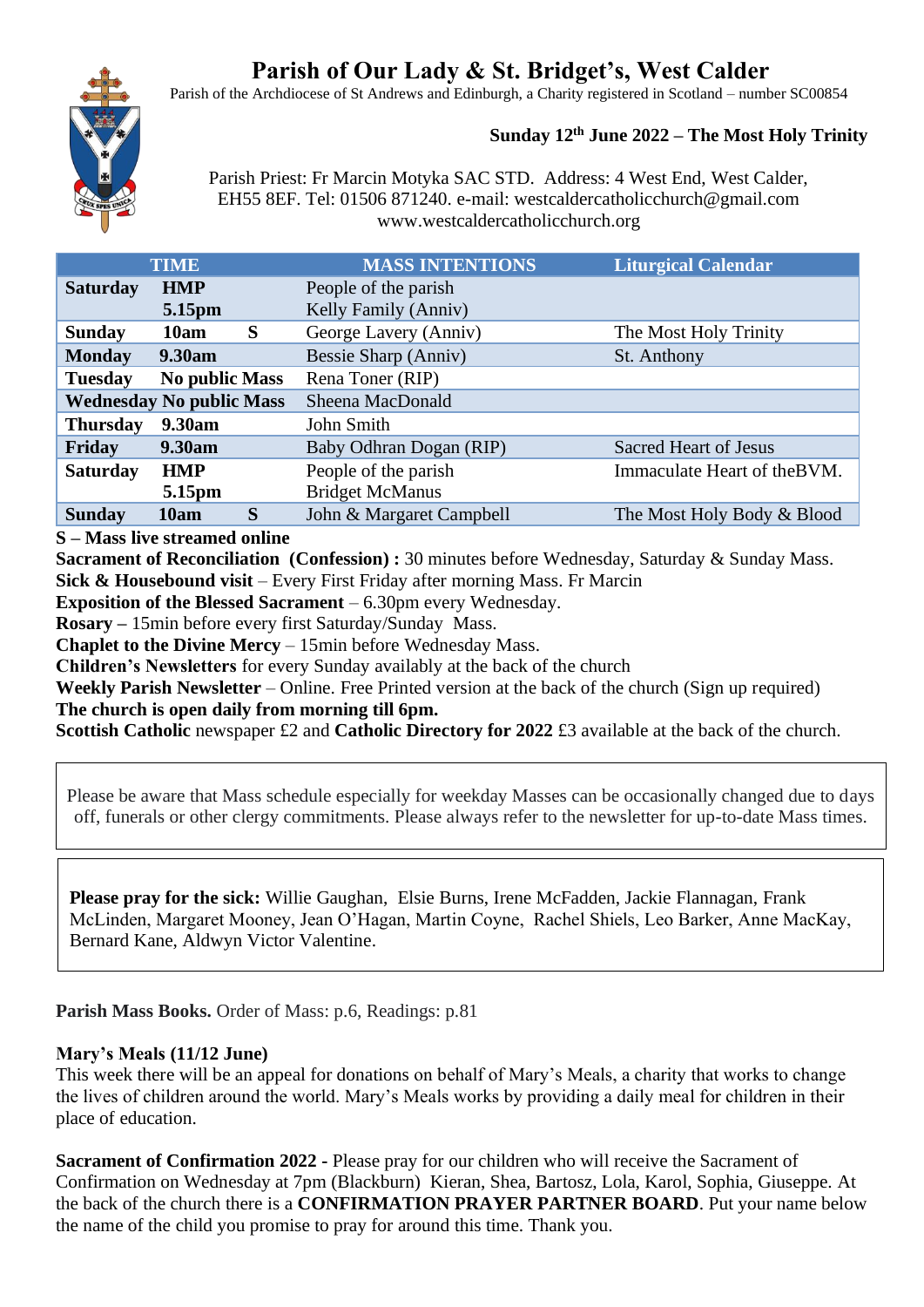# **Sanctuary lamp:** Ad Infinitam Dei Gloriam

## **Upcoming Events:**

th June 9.30am - Rehearsal before Confirmation (Blackburn) + opportunity for Confession for children th June 7pm – Sacrament of Confirmation, at Our Lady RC, Blackburn. th June 9.30am – Leavers Mass – St. Thomas' PS ( West Calder Church) rd June 9.30am – Leavers Mass – St. Mary's PS ( St. Mary's PS School) th July – Wedding: Lucy Isabelle McLellan & Andrew Joseph Baxter

# **Bonus Ball winner –** No 52 Dr John Lavery

Last Sunday collection – £459.15 (+ approx. £269pw via Direct Debits, Internet and Card Payments) Second collection Day for Life - £326

# **SCIAF wee boxes appeal 2022** - £1195.78. THANK YOU!

## **Corpus Christi Procession**

As part of the Eucharistic renewal in the Archdiocese this liturgical year you are invited to take part in a Corpus Christi procession, led by Archbishop Cushley, at St Francis Xavier's in Falkirk on **Sunday 19 June** at 3pm. Gather at the Bandstand in High Street before processing to St Francis Xavier's Parish (around 20 min walk). This is a major event for the Archdiocese and should be a beautiful and prayerful experience (as well as a chance to be a witness to the Eucharistic Christ in public).

## **Archdiocesan St Vincent de Paul Mass**

Renato Lima de Oliveira, International President General of the Society of St Vincent de Paul, will attend the annual Archdiocesan SSVP Mass at St Patrick's Church in The Cowgate, Edinburgh, at 7pm on **Friday 24 June**. A buffet will be served after Mass. All welcome.

#### **Justice & Peace event**

An event titled *Caritas, Justice and Peace – a Synodal Way Forward* takes place on **Saturday 25 June, 10:00am-3:30pm** at Ss John Cantius & Nicholas, Main Street, Broxburn, EH52 5RJ. It's a chance for everyone who sees Caritas, Justice and Peace as integral to their Catholic faith to participate in shaping the agenda of the Archdiocesan Commission for Caritas, Justice & Peace over the next two years. All welcome. Details and registration at bit. ly/justiceand peace event

# **Family Afternoon**

A Family Afternoon at the Gillis Centre takes place on **Saturday 25 June, 2.00pm-5.00pm**. It will include separate sessions for adults and children focusing on *The Eucharist: Source of Family Love*, family prayer time in St Margaret's Chapel and family games. This event coincides with the 10th World Meeting of Families taking place in Rome. Details and registration at [bit.ly/ArchEventbrite](https://bit.ly/ArchEventbrite)

#### **World Meeting of Families**

This is a big event taking place in Rome 26-29 June to celebrate the role of the family in the Church and wider society. Pope Francis has written about the importance of familyin his encyclical Amoris Laetitia (The Joy of Love). Want to know more? TheArchdiocese has posted three talks on its YouTube channel. View the playlist at [bit.ly/ArchFamily2022](https://www.youtube.com/playlist?list=PLQv_xMj23KQgSetlM_e3kCFxdy9Tya7B2)

# **Schola Cantorum sings MacMillan**

This recital takes place at 7:30pm on Monday, 15 August, at St Mary's Cathedral in Edinburgh. In the course of this recital at the Cathedral, Sir James McMillan, Scotland's most distinguished composer, will discuss the relation between faith and music with Michael Ferguson, Director of the Schola Cantorum. For details, visit <http://www.edinburghsacredartsfestival.org/festival-2022.html>